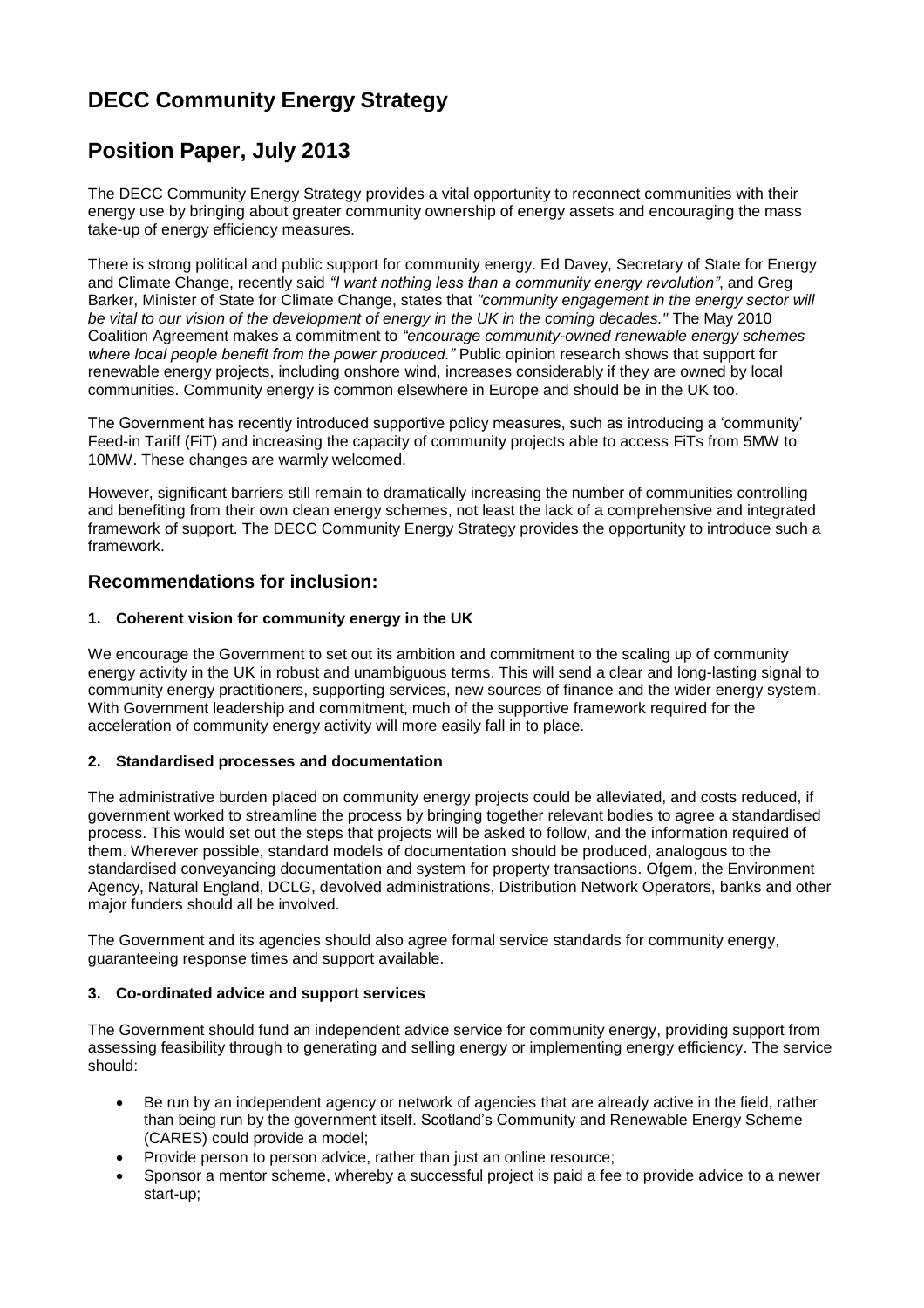Consider networking and development opportunities for established community schemes to ensure that they continue to grow and build on success to date.

#### **4. Financial framework and access to finance**

The Government should introduce a supportive financial framework for community energy that includes Feed-in Tariffs, the Renewable Heat Incentive, Green Deal, the Green Investment Bank (GIB), investor tax breaks and incentives for pension funds to invest.

GIB should support community energy by:

- The provision of junior debt to leverage investment from the mainstream commercial banks that are not currently operating in this market;
- Use of the GIB to establish framework agreements with suppliers to drive down capital costs; and
- The establishment of a development fund to underwrite a share of pre-development project risks.

GIB support would act as a stimulus to encourage mainstream banks to invest.

The Government could also support aggregated community energy finance deals with banks, to allow small and medium sized community projects to access the same, better deals as large commercial developers.

#### **5. Feed-in Tariffs (FiTs)**

We welcome recent changes to the FIT scheme, including the creation of a 'community' tariff band; the right to fix the FiT rate at an earlier stage; and increasing the capacity of community projects able to access FiTs from 5MW to 10MW. Together, these changes could help to create a more supportive environment for community energy. However, in order to gain benefits from these changes, DECC will need to ensure that FiT levels are set at levels which provide a workable return for communities, allowing them to access finance (both debt and new equity). Particular attention needs to be paid to FiT levels for certain technologies, e.g. solar PV between 250KW and 5MW. DECC should also consider introducing a higher community FIT rate as other countries have, e.g. Nova Scotia has introduced the COMFIT with the express intent of encouraging a third of all renewable generation deployment by community ownership.

#### **6. Planning & Local Authority involvement**

For planning, the system must be locally accountable, strategic and considerate of landscape capacity. Government should ensure that local communities feel genuinely able to have an influence through the planning system to locate renewable energy applications in the right places. The National Planning Policy Framework and its request to planning authorities to "support community-led initiatives for renewable" could help. This could be done by identifying strategic sites for community energy as part of Local and Neighbourhood plans with community consultation.

DECC and the devolved administrations should work with 'pathfinder' local authorities to develop models of co-operation between local authorities and community organisations. In other countries it is often local government or municipalities that act as the catalyst or co-ordinator. Involving local authorities is particularly important to achieve significant scale.

#### **7. Grid connection**

Often a stumbling block for community projects, we would like DECC and Ofgem to introduce a 'right of first access' for community energy projects to the grid, whereby Distribution Network Operators are required to facilitate connection for community projects. Furthermore, all renewable energy schemes should have priority access to the grid in preference to fossil fuel projects, as required by Article 16 of the 2009 EU Renewable Energy Directive, which the UK is yet to fully implement.

The Government should also consider ways to assist with grid connection costs for community energy, such as the socialisation of costs or an option for amortised payments out of FiT payments.

#### **8. Shared ownership obligation**

We believe that there should be a requirement on commercial wind developers to offer for sale at least 20% of the project to local ownership, as is the case elsewhere in Europe (any onshore or offshore turbine over 25 metres high). We would suggest the following approach: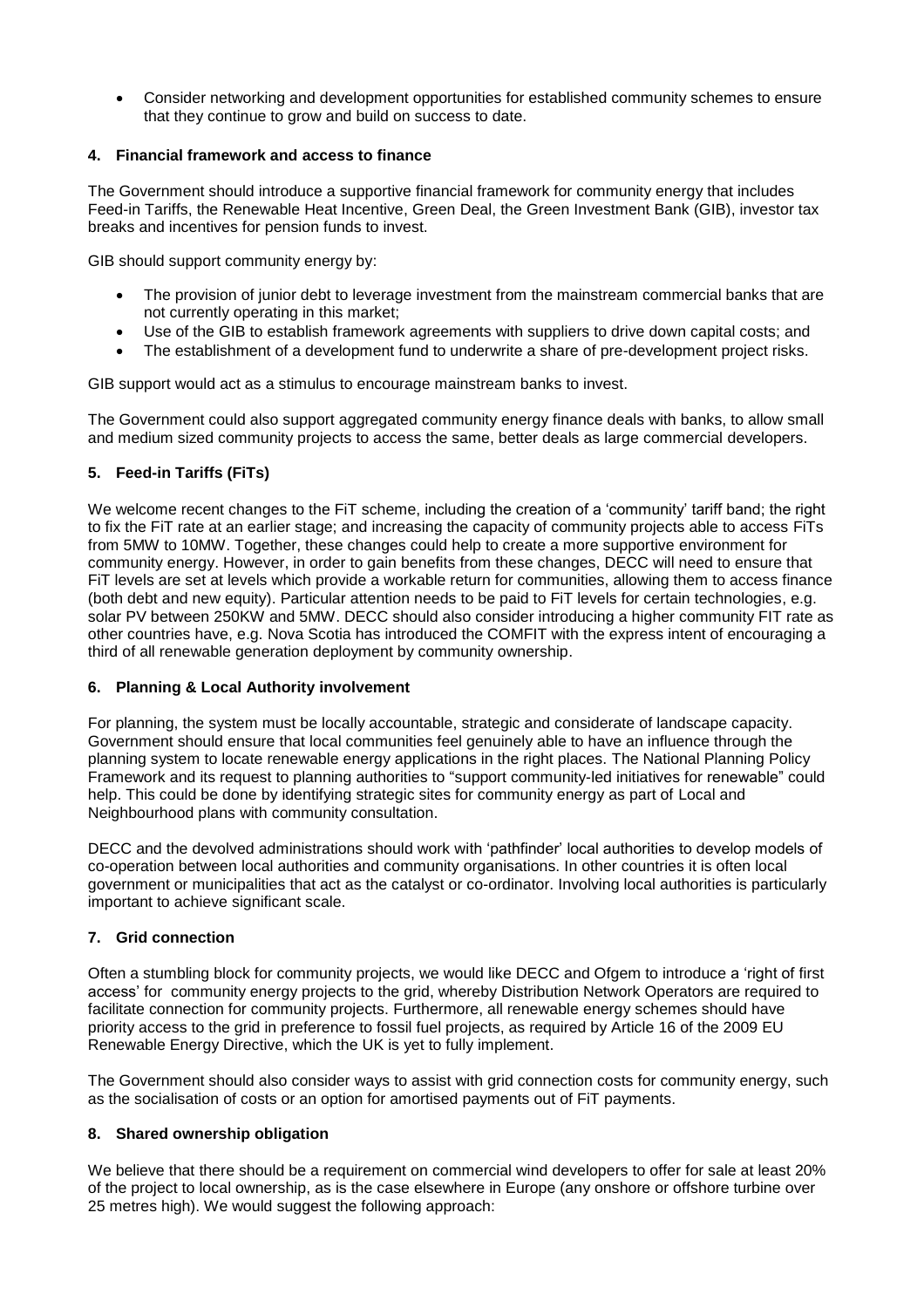- The Government should make clear that it expects commercial developers to offer ownership options to local communities.
- Developers would be given a certain amount of time to experiment with different voluntary approaches to community ownership. This would allow innovative partnerships between communities and commercial interests to emerge.
- DECC should consider offering preferential rates through Feed-in Tariffs and the new Contracts for Difference for projects with a significant proportion of community ownership.
- If, after a period of time, there has not been sufficient progress, then legislative solutions would be proposed.

#### **9. Energy Efficiency**

Community organisations can play a significant role in the development of the Green Deal / energy efficiency market. We would like to see community energy groups enabled to carry out this activity by Government, considering where such groups could create value and be rewarded for this in the Green Deal value-chain.

#### **10. Definition of 'community'**

*"Community energy projects are schemes owned by the local community through established legal structures and/or those which generate tangible local economic and social benefits. They are developed and owned by a range of people and organisations, including individuals, businesses, farmers and landowners, local authorities, housing associations and other community groups. Sometimes community ownership structures can also widen their membership beyond those who live or work near the particular project but they maintain an emphasis on community ownership."*

We consider the following legal structures to be community owned:

- Community interest companies (CICs)
- Industrial and Provident Societies (IPSs) (bona fide co-operatives and community benefit societies)
- Northern Ireland IPSs
- Registered charities and their wholly owned trading subsidiaries

DECC needs to amend its definition for access to the 'community' FiT to include charities. This definition can then be used in the development of supportive Government policy measures, such as those identified above.

It is important that community energy is not just defined geographically, i.e. a group operating within a certain geographical area. Some projects may involve a community that is dispersed geographically, but linked by a common aim.

For further information please contact:

Rebecca Willis, Co-operatives UK: [becky@rebeccawillis.co.uk](mailto:becky@rebeccawillis.co.uk) Colin Baines, The Co-operative Group: [Colin.Baines@co-operative.coop](mailto:Colin.Baines@co-operative.coop) Giles Bristow, Forum for the Future: [G.Bristow@forumforthefuture.org](mailto:G.Bristow@forumforthefuture.org) 

Supported by: